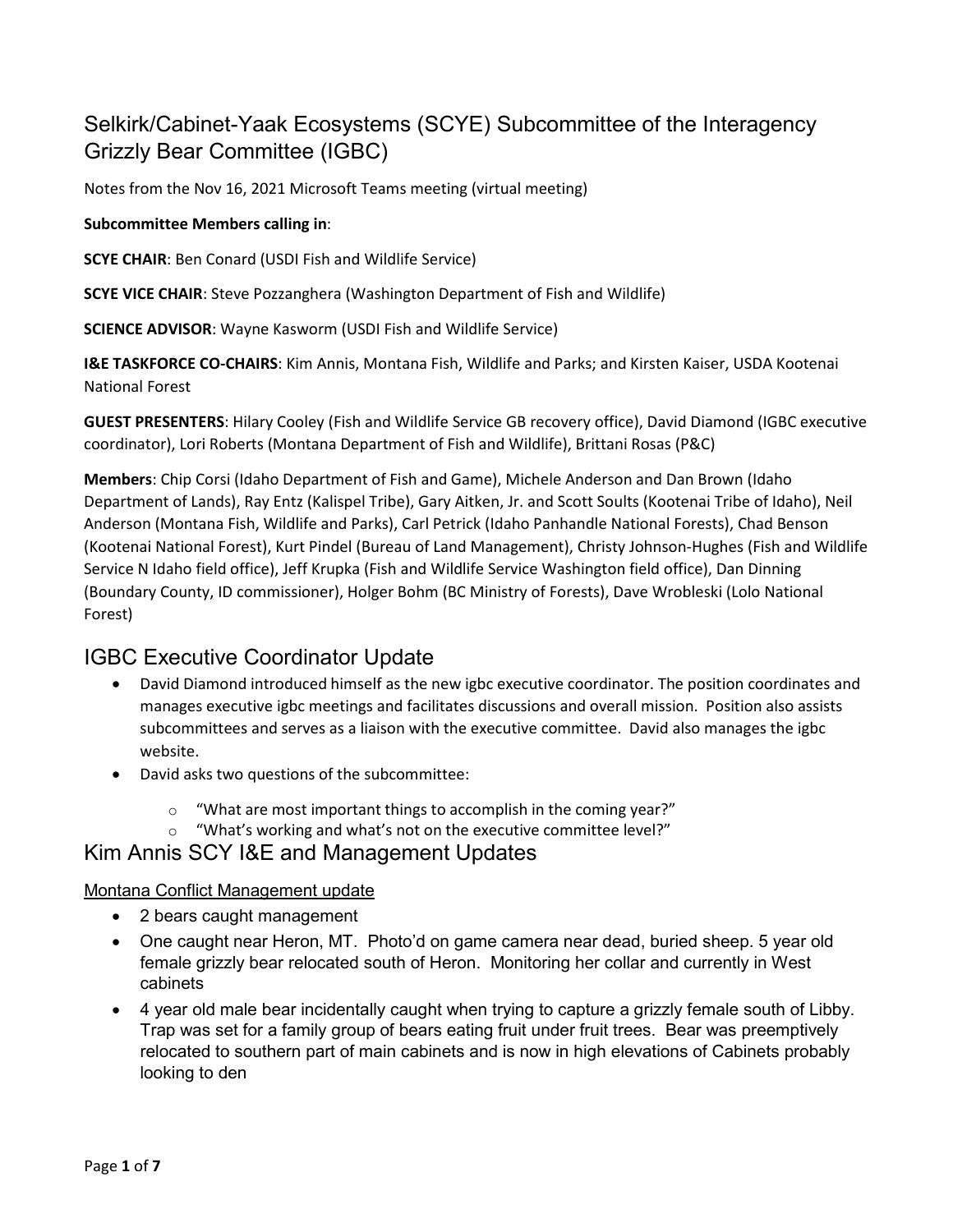## IEO update

- IGBC I&E grant and funding proposals: 8 proposals received for projects in the Cabinet-Yaak / Selkirks (4 for CY, 1 combined CY and NCDE, 3 combined Selkirk and CY). Total of SCY requests over 42K, good projects and good asks. Kim will ask who is left of the SCY IEO committee and some others to review.December 2 meeting with the Executive IEO subcommittee to select recipients.
- Kim will step away from IEO chair position for a period. Asking if anyone on subcommittee or someone else to step in as IEO chair and work to reconvene membership
- Kirsten Kaiser Michael Feiger agreed to take her position on the IEO subcommittee.

# Lori Roberts: Chair of the IGBC executive IEO committee

## Presentation on the IGBC bear smart community program

- Assembled a group of IEO subcommittee chairs and bear specialists.
- Selected a writer/editor Andrea Morehouse to produce a document that will guide program with communities
- Goal is a community driven program. Communities take the lead. Steps:
	- o Community develops a bear smart committee
	- $\circ$  Assess community: looking at conflict history, different attractants, and existing/potential conflict
	- o Education efforts: Bear fairs, educating out of town tourists
	- $\circ$  Develop a plan: attractants, solid waste mgmt., education, and codify in bylaws, and timeline. Timeline is executable.
- IGBC can help with assessing whether plan is executable and then can also assess whether the community is Bear Smart certified.
- End of winter (march or april 2022) IGBC will finalize a draft of the document for agencies to review.

## Project year 2021 IEO IGBC grant funding

- Gave a total of 20K to Selkirk cabinet-yaak a lot of great projects. Materials, purchasing of signs, installation of food lockers. Cabinet-Yaak bear ranger.
- IGBC I&E will produce an annual report and post on IGBC webpage.

# Brittani Rosas Conflict prevention coordinator with People and Carnivores

## Bear attractants and infrastructure assessment in North Idaho

- Assessment of all bear resistant infrastructure through data collected. Narrowed scope to focus on northern portion of Idaho Panhandle national forest and working south.
- Starting planning now and hired a contractor to conduct field work June 2022.
- Assessment completed by fall 2022.
- Contractor produces a report handed to forest service personnel.
- Work partners with Idaho Conservation League, Idaho Panhandle National Forest personnel, US Fish and Wildlife Service, and has also reached out to Idaho Fish and Game.
- Goals: provide useful info to managers on the ground to use as they see fit and those who work to get funding to address equipment needs.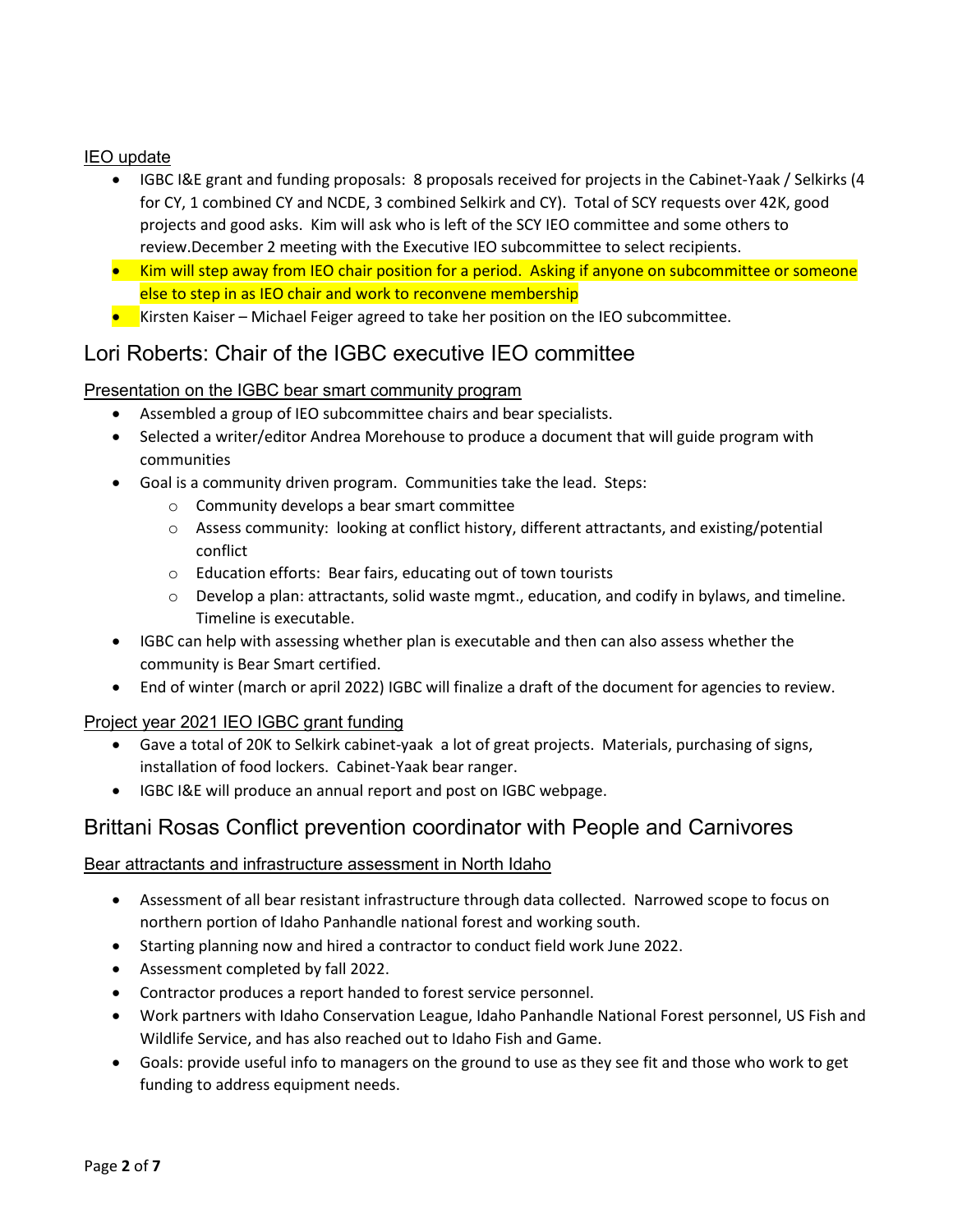# Idaho Fish and Game Management update

## Jeremy Gaffield IDFG Conservation Officer / Bear Specialist

- Subadult male grizzly bear incidentally caught when trying to capture a black bear that had caused damage to an organic farm.
- Released in north fork of Callahan Creek. Bear monitored with collar and headed west into the Selkirk Mountains.
- Some indication that before capture, bear got into unsecured chicken feed in the Rapid Lightning creek area a couple times. Bear also found an illegal bait. Citation written to the individual with the bait site.
- Bear currently monitored with collar and may be searching for a den. More to come from Wayne K later.

## Barb Moore IDFG

- Longtime bear specialist and CO Brian Johnson retired before bear season 2021.
- Jeremy Gaffield hired in July 2021, he is a previous fish and game conservation officer near Nampa, ID.
- IDFG worked with US Fish and Wildlife Service for 8 month grizzly bear management position.
	- $\circ$  Amber Kornak was hired; she has a strong background in bear management.
	- o Amber worked with Jeremy on bear education, outreach and responding to bear conflicts.
	- $\circ$  Over 15 bear aware presentations with a variety different constituents and conducting a living in bear country workshop with Idaho Conservation League.
	- o Position added an additional level of responsiveness.
	- o Big thanks to financial USFWS Idaho Office, Forest Service, and Idaho Department of Lands. And lots of local collaboration.
- Purchased many of bear resistant and conflict avoidance materials to help respond to conflicts in Boundary and Bonner counties.
- Amber and Jeremy used these materials to put up numerous temporary fences, worked with numerous landowners, distributed critter getters, and established a permanent electric fence for an organic farm.
- Used a Yellowstone to Yukon grant to purchase bear resistant dumpsters and placed throughout Bonners Ferry area. Grant money also used to replace vandalized informational signs.

## Grizzly bear recovery program update - Jennifer Fortin-Noreus

- Released 5 year status review in March 2021. Waiting for current administration to make a decision.
- Hilary Cooley has spent a considerable amount of time in Jackson, WY dealing with female grizzly bear 399. She had been obtaining lots of unsecured foods. Underlines need for a conflict coordinator to manage such situations. Looking to advertise that position soon. Position would be a new, permanent position with the US Fish and Wildlife Service, working within the grizzly bear recovery program.
- Maintaining an outlier database for grizzly bears in lower 48. This database helps create May Be Present maps for consultation and has also derived interest from other groups in how they prioritize work projects and information, outreach, and education efforts.

## SW Montana DNA project

• Project goal: to document grizzly bears within SW Montana outside known distribution and identify ecosystem origin from DNA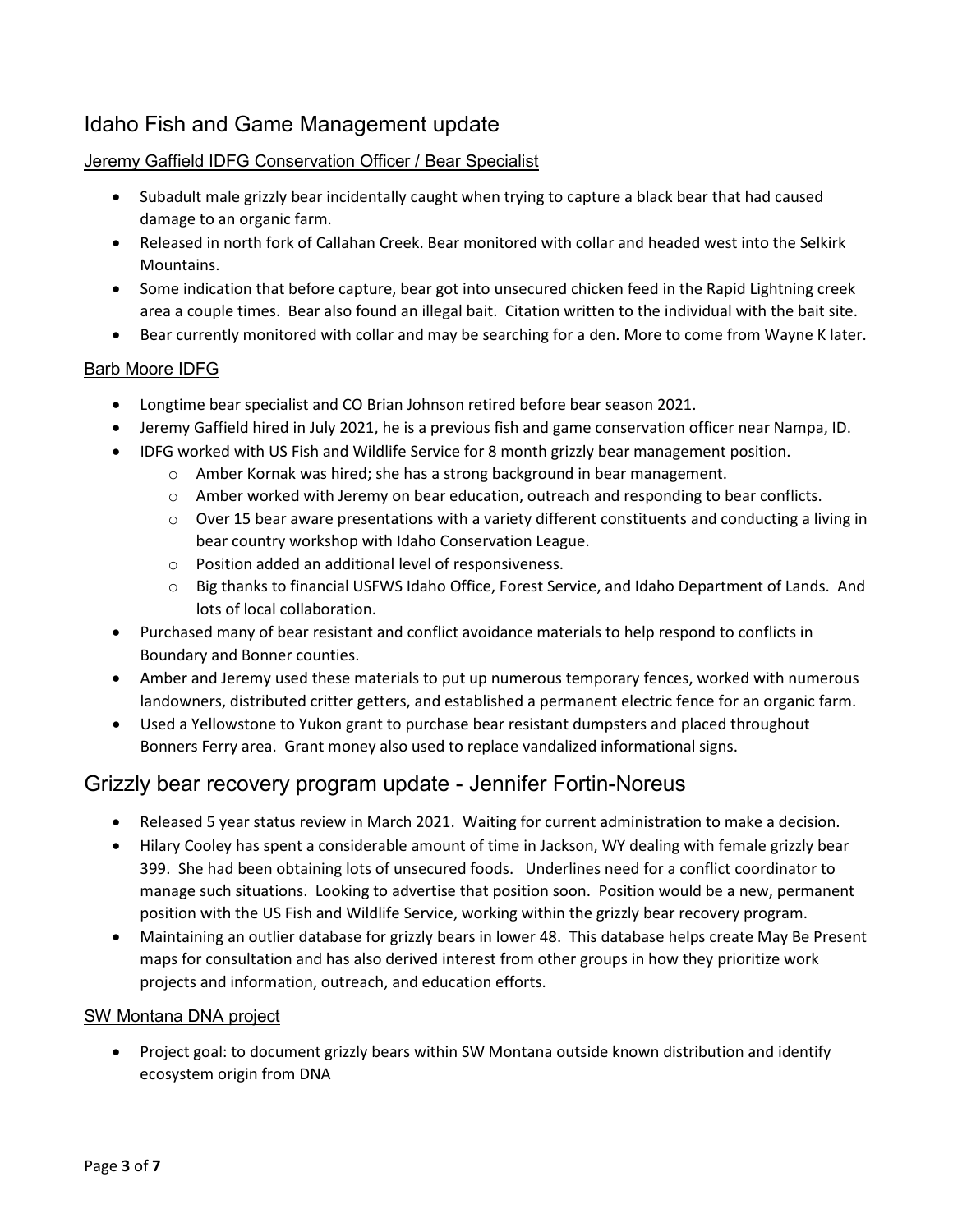- USFWS provided one full time crew and one part time crew. Defenders of Wildlife and Lolo National Forest also participated with crews.
- 130 corral sites (strung barbed wire around lure in the center), all located on USFS lands. 3,400+ corral days of effort.
- Based locations on expert opinion and verified sightings since 2014.
- Difficulties: lots of livestock allotments in the Big Hole. Moving corrals every 3-4 weeks proved to be a moving target for the very few bears in the study area; in 2022, will use similar sites but leave them up in same place and relure monthly
- Grizzly bears detected at 1 site (2 individual grizzly bears, one was collared male, other is uncollared and unknown). Collared bear was a conflict bear caught in 2020, relocated north of I-90. Visited corral site during foray southwest toward Sula
- 100 sites with black bears, 52 sites with camera issues (bears attracted to cameras). Lots of tan/blonde black bears.
- Samples sent to laboratory for genetic analysis from grizzly site and other sites with camera issues. Hope to continue effort in 2022 field season

## Subcommittee member entity accomplishments

## Washington Department of Fish and Wildlife – presented by Ben Turnock NE district 1 wildlife biologist

- Gave many bear aware virtual presentations but provided some small group in person toward end of the year.
- Post card sent to residents to secure attractants.
- Loaned out temporary electric fences.
- Have a cost share program but unfortunately not used.
- Purchased 20 bear proof trash cans that can be loaned out to residents.
- Setup 8 corrals and checked 12 rub posts. Able to get out more corrals than in the past with help of technicians.

## Kalispel Tribe – Ray Entz

- Hair sampling at 10 locations.
- Provided truck and tracked ATV for trapping effort in Washington.
- 2 virtual bear awareness trainings and bear spray pickup at local libraries.
- Bear awareness booth and Pend'Oreille county fair.
- School presentations on bear biology and awareness
- Training the trainer workshop on bear awareness in the North Cascades
- Megan Wright, biologist with Kalispel Tribe, project on genetics of Selkirk and Cabinet-Yaak bears. Masters project in conjunction with University of Idaho, Kalispel Tribe, and the US Fish and Wildlife Service. Using the existing dataset.
	- $\circ$  Objectives include updated science on new gene flow, updated genetic diversity measures, look at how gene flow has impacted and connected pops over time. Estimate effective population size. Estimate effective migrants per generation and how connectivity maintains genetic diversity in these small populations.
	- $\circ$  Wayne added that Recovery Plan calls for smaller population goals as long as pops are connected to other ones and genetic diversity is preserved. This study will better describe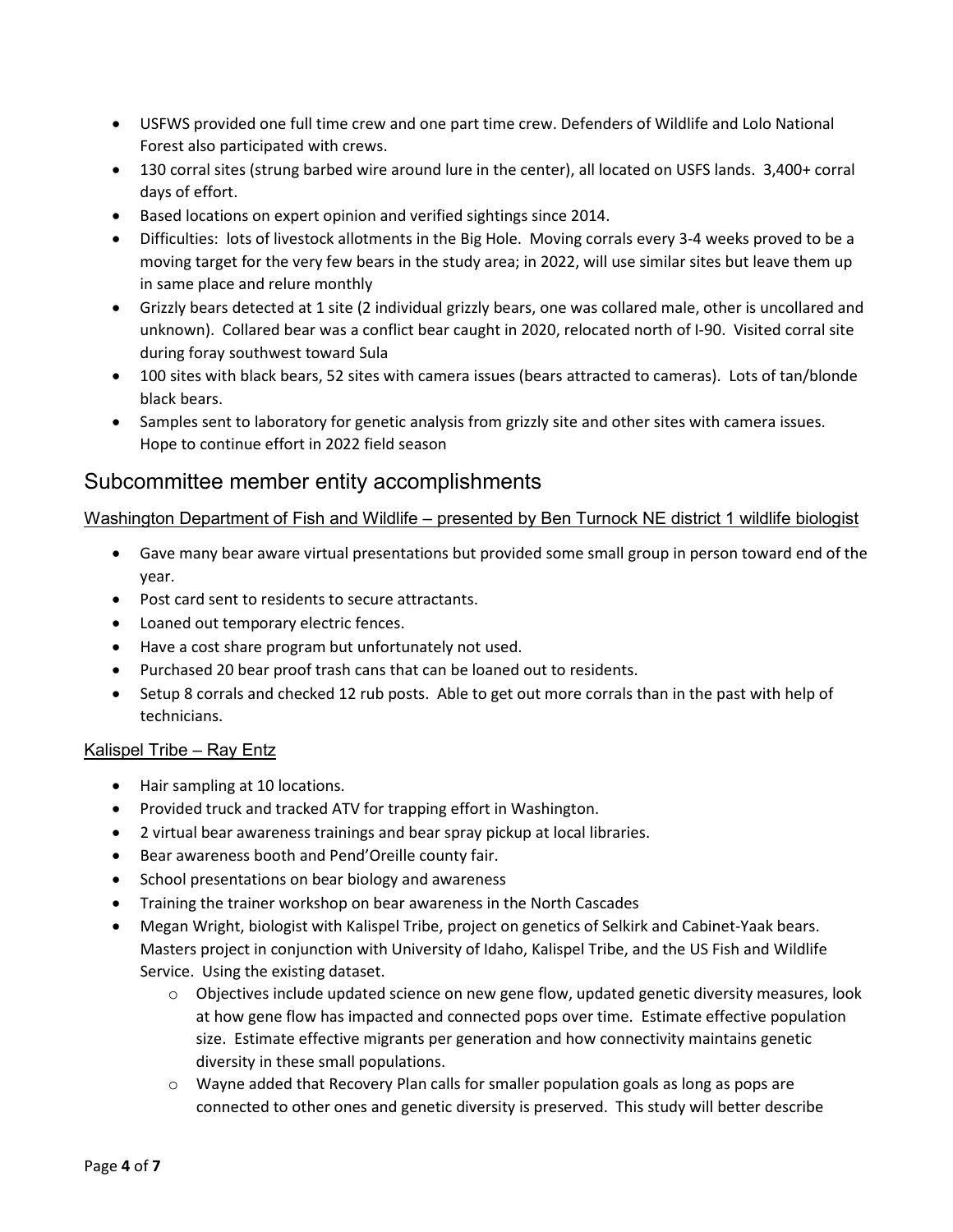current levels of genetic connectivity between populations now that there is documented migration and gene flow

#### Kootenai Tribe of Idaho - Scott Soults

- Assisted public distribution of igbc brochures at fairs and public events in county.
- County commissioners community kvri grizzly bear subcommittee.
- Providing information to local news outlets
- NIXLE service coordination
- bear dumpsters at boat ramps.
- Local citizen loaner program.
- Staff time for collection of monthly dna sampling 4 rub hair snare days
- Monetary contributions for I and E and research programs.
- Sister tribes in BC on grizzly bear mgmt.
- Hope to assist on future bear smart community program

#### Colville National Forest

- Purchased 21 food lockers with partner funds. Install half this year and half next year.
- Set out 10 hair corrals and checked 15 rub posts.
- 20 I&E weekend patrols. Focus on food storage bear id and bear safety education.

#### Idaho Panhandle National Forest - Diane Probasco

- Partnered with Idaho Fish and Game to grow bear education events in local communities. Current restrictions limited in-person events.
- Using recreational technicians to spread word about food storage and bear aware.
- Completed consultation projects under 2020 Forest Plan. Finished a first annual report under the BO and BA and incidental take monitoring requirements
- Deployed 5 hair corrals and monitored many bear rubs and tons and tons of Cameras. Added many cameras to the Blue-Grass bmu to monitor use relative to Bog Creek project.
- Contribute funds for genetic analysis and bear capture and monitoring efforts
- Provided housing and vehicle or one of the DNA monitoring teams in the Priest lake area.
- Acquired 7 bear boxes to be installed Selkirk and Cabinet-Yaak
- Working with infrastructure project (B Rosas previous presentation)
- Worked with Amber Kornak and Waste Management to address non-bear resistant dumpster issues at resorts around Priest Lake

#### Kootenai National Forest - Chad Benson

- Facilitate Bear Ranger outreach education to schools, campgrounds, campground hosts,
- bear booths at boat launches went over pretty well given covid restrictions.
- Working with county with bear sanitation issues.
- Hanging structures at dispersed sites and visitor contacts and clean camps. Rec use going up so this work more important going forward.
- Monitored 3 hair rub stations and corrals on the Kootenai.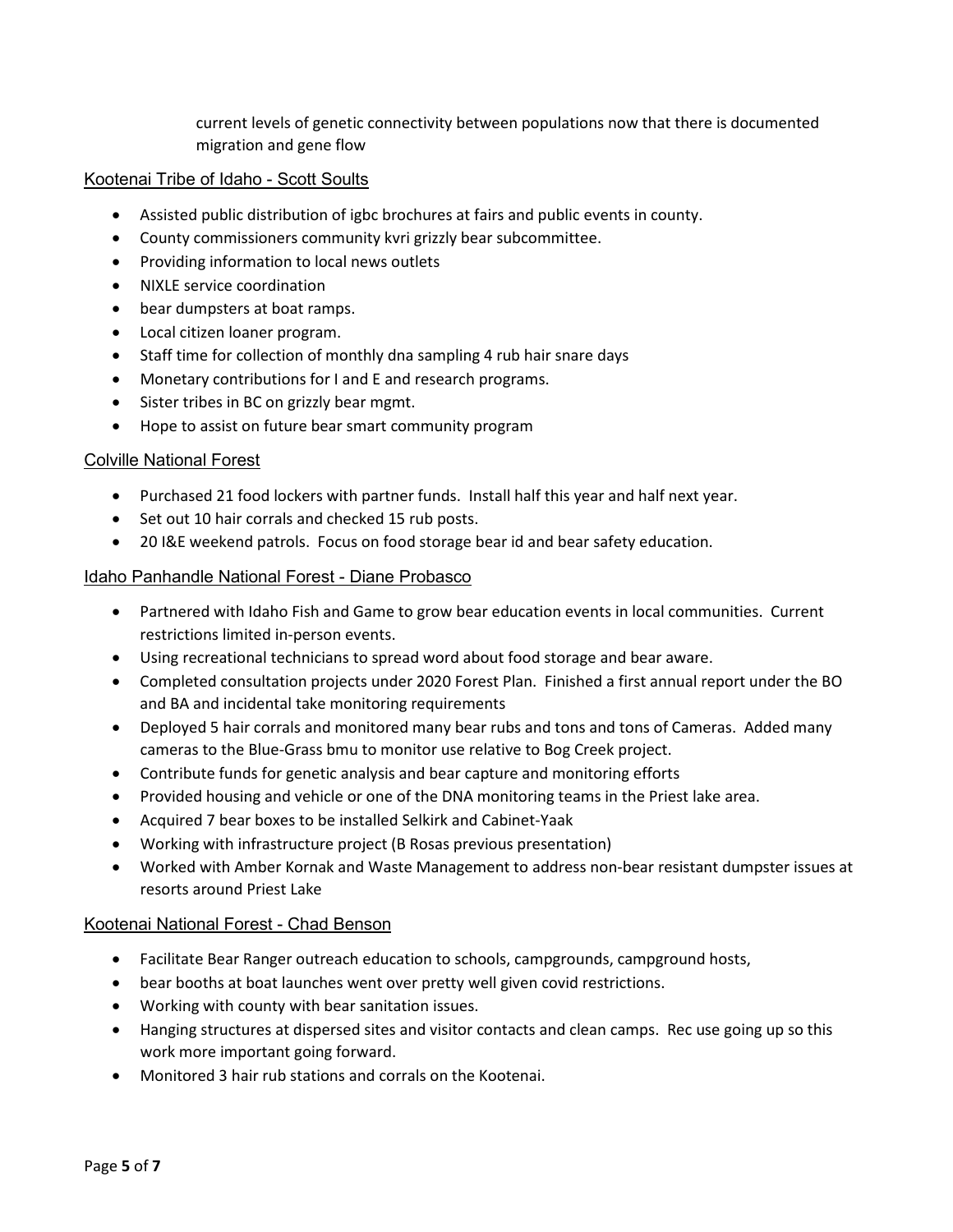- Bmu 8 finished reroute of a motorized trail (elk lake) combining other motorized routes to improve user experience and access standards
- Electric fencing with NGOs, FWS, and MFWP as well as private land owners
- Increased focus on WUI (Wildland Urban Interface). Managing bears in WUI will be a challenge going forward.

## Lolo National Forest - Dave Wrobleski

- BMU 22 compliance project finished, which completes the NEPA to get the bmu up to access management standards. Implemented some motorized trail closures that brings them in compliance to date. Goal to get above standard by a percentage point or two.
- 25 corral sites in the SW MT monitoring project (previous presentation J Fortin-Noreus)

#### USFWS Idaho Office - Christy Johnson-Hughes and Hilary Whitcomb

- Acknowledge support of IDFG, KVRI (Kootenai Valley Resource Initiative), and KToI for pilot project for bear specialist A Kornak
- Proactively support community education and community involvement and tools used for managers and minimize human bear conflicts
- 125K spent on grizzly bear in 2021
- Additional 26K for landscape genetics and genotyping study in 2022
- Support proposal for bear resistant infrastructure on IPNF (B Rosas, previous presentation).

## Grizzly Bear Monitoring Update: Wayne Kasworm

## 2021 Bear Captures

- 4 bears collared in the Selkirk Mountains (2 year old male, adult female, 2 yearling males)
- Female was first research female captured in the state of Washington
- 5 captures in the Cabinet-Yaak (subadult female, subadult female, adult male, and 2 male yearlings).
- Male yearlings associated with adult females, provide information about those adult females
- 3 individuals caught in management traps (adult female and 2 subadult males)

#### Telemetry Monitoring

- 4 bears in the Selkirks currently
- 9 bears currently collared in the Cabinet-Yaak
- Adult female in WA Selkirks with 3 yearlings spent time Molybdenite mountain and NNE
- Adult female caught near Heron spent time south of 200. She did spend time in the north fork of the Coeur d'Alene River. Now in high up in the West Cabinets possibly looking to den. Reports and photos of her at bait sites in the fall.
- Bear in Rapid Lightning Creek NE of Sandpoint. Released in NF Callahan, went west into Selkirks and then spent time in Rapid Lightning Creek. Has moved back east to the head of Lighting Creek.

#### Augmentation program

- Decision to not capture an augmentation bear due to excessive heat and other concerns
- Augmentation bear 923 dropped collar after 2 years of staying in the west cabinets. Will try to document her with the DNA collections and camera efforts. She will be 5 next year (adult female).